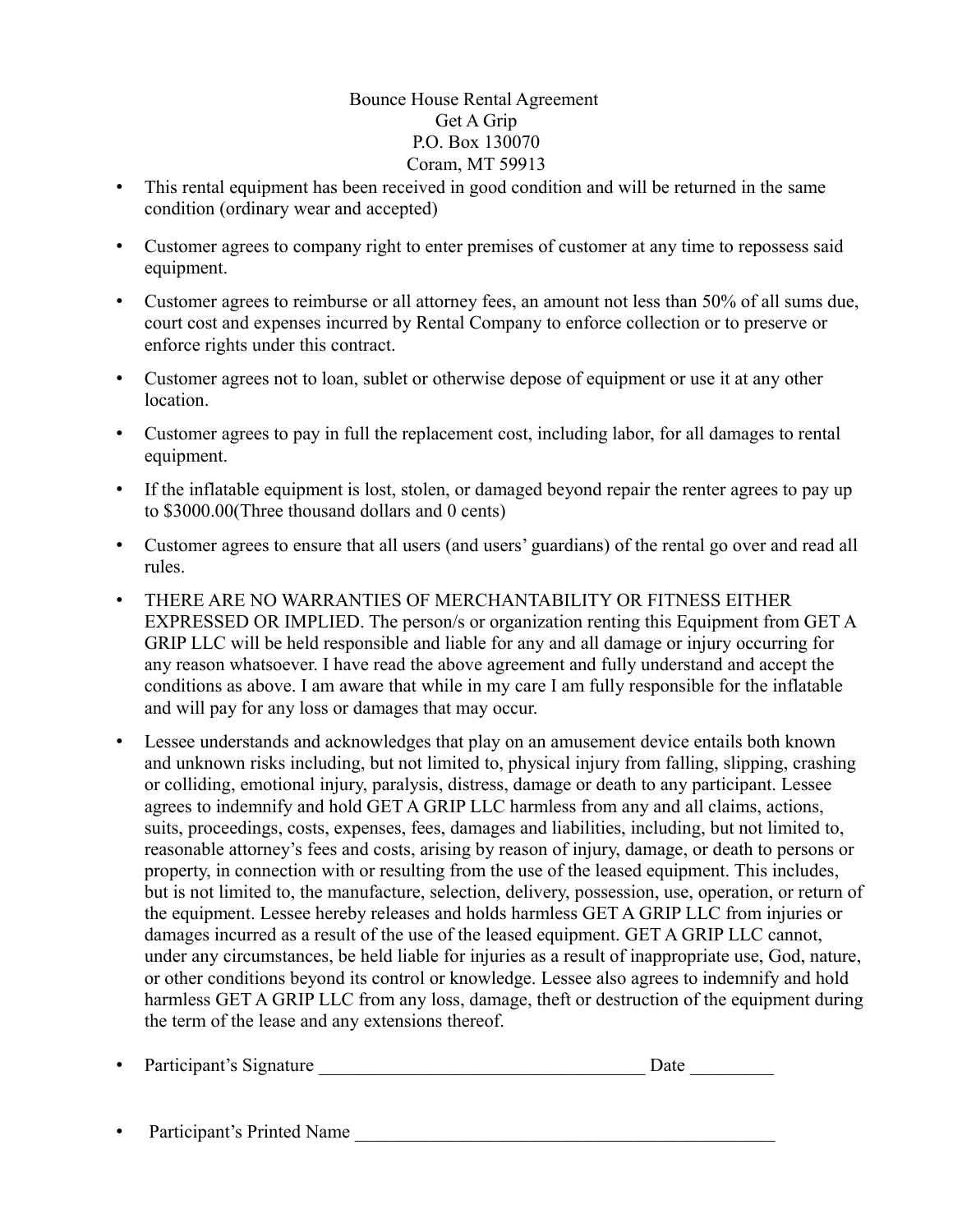## Rental Agreement

It is the responsibility of the person/s or organization hiring this inflatable equipment to ensure that all possible precautions are taken to avoid injury to people or damage to the inflatable. Please ensure the following safety instructions are followed:

- 1. No food, drink or chewing gum on or around the Inflatable. This will avoid a choking risk & keep the unit clean. (Please note if the Inflatable is collected in a dirty condition then the person hiring it will incur a cleaning charge)
- 2. Shoes, glasses, jewelry, & badges MUST be removed before using the inflatable to avoid injury to peoples using the equipment  $\&$  harm to the Inflatable.
- 3. NO face paints, party poppers, colored streamers or SILLY STRING to be used either on or near the Inflatable.(Please note these products will cause damage to the Inflatable that cannot be repaired)
- 4. Only 6 riders per bounce house or combo unit.
- 5. GET A GRIP LLC is not responsible for striking or damaging any underground utility lines/devices (included but not limited to: electrical, plumbing, sprinkler, etc.). It is lessee's responsibility to tell Rental Company where inflatable is to be set up and have any underground utility lines marked prior too.
- 6. Climbing, hanging or sitting on walls is dangerous & must not be allowed.
- 7. A responsible Adult must supervise the inflatable at all times.
- 8. Always ensure that the Inflatable is not overcrowded,  $\&$  limit numbers according to the age  $\&$ size of children using it. Try to avoid large  $\&$  small children from using it at the same time.
- 9. Ensure Children are not pushing, colliding, fighting or behaving in a manner likely to injure or cause distress to others.
- 10. No pets, toys or sharp instruments on the inflatable at any time.
- 11. Do not allow anyone to bounce on the front safety step as this is dangerous
- 12. Do not allow anyone to be on the inflatable equipment during inflation or deflation as this is DANGEROUS.
- 13. Please ensure that Children are not attempting somersaults & are clothed appropriately & that nothing can fall out of their pockets.
- 14. In the event that the blower stops working, please ensure all users get off the inflatable immediately & calmly. Check the fuses & make sure the blower tube or deflation tube has not come undone or something has not blown onto & is obstructing the blower. In the event that it overheats, or loses power, switch the blower off at the mains, then switch it back on again 1 or 2 minutes later, & it should restart. If it does not, inform GET A GRIP LLC immediately.
- 15. THE MOST IMPORTANT RULE: DO NOT let children play on the inflatable without Adult supervision. Adult supervision is necessary to enforce these rules for safe operation of the Inflatable.

\_\_\_\_\_\_\_\_\_\_\_\_\_\_\_\_\_ \_\_\_\_\_\_\_\_\_\_\_\_\_\_\_\_\_\_\_\_\_\_\_\_\_\_\_\_\_\_ SIGN HERE AFTER READING RULES